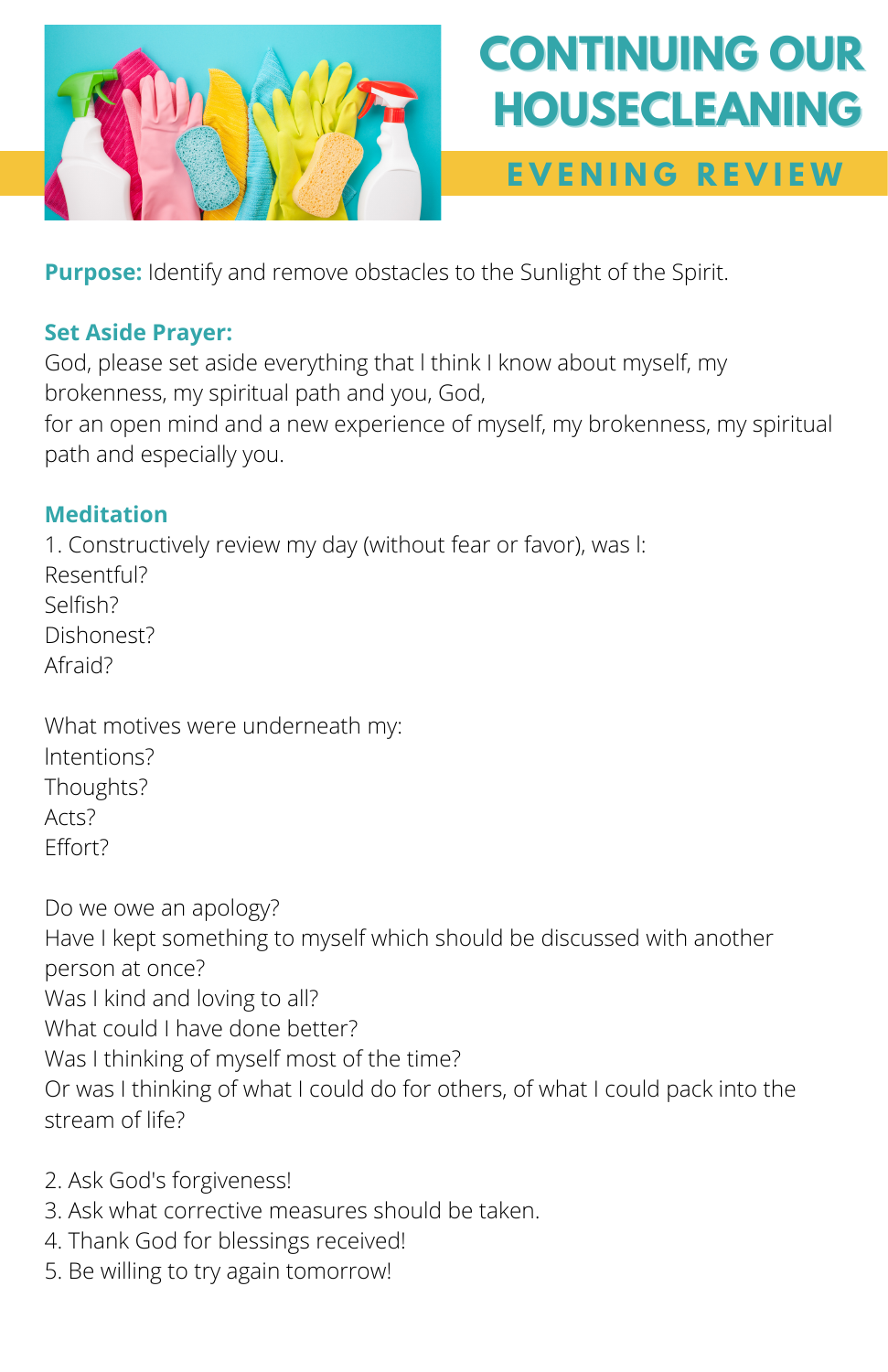## **T E N T H S T E P L E T T E R**

| <b>Fill in the blanks:</b><br>Dear God, |                                                                                                                                                                                                                                      |
|-----------------------------------------|--------------------------------------------------------------------------------------------------------------------------------------------------------------------------------------------------------------------------------------|
|                                         |                                                                                                                                                                                                                                      |
|                                         |                                                                                                                                                                                                                                      |
|                                         |                                                                                                                                                                                                                                      |
|                                         |                                                                                                                                                                                                                                      |
|                                         |                                                                                                                                                                                                                                      |
| Dear God,                               |                                                                                                                                                                                                                                      |
|                                         |                                                                                                                                                                                                                                      |
|                                         |                                                                                                                                                                                                                                      |
|                                         |                                                                                                                                                                                                                                      |
|                                         |                                                                                                                                                                                                                                      |
|                                         |                                                                                                                                                                                                                                      |
| Dear God,                               |                                                                                                                                                                                                                                      |
|                                         |                                                                                                                                                                                                                                      |
|                                         |                                                                                                                                                                                                                                      |
|                                         |                                                                                                                                                                                                                                      |
|                                         |                                                                                                                                                                                                                                      |
|                                         |                                                                                                                                                                                                                                      |
| Dear God,                               |                                                                                                                                                                                                                                      |
|                                         |                                                                                                                                                                                                                                      |
|                                         |                                                                                                                                                                                                                                      |
|                                         |                                                                                                                                                                                                                                      |
|                                         | I have this fear because <u>Internal and the series of the series of the series of the series of the series of the series of the series of the series of the series of the series of the series of the series of the series of t</u> |

#### **Say**:

Dear God, please remove all these resentments and fears. I pray only for the knowledge of Your Will for us and the power to carry it out. Send me the right thought, word, action. Show me what my next step should be.

### **Sign your name.**

### **Read to your sponsor or other program person. Tear up the letter and throw it away!**